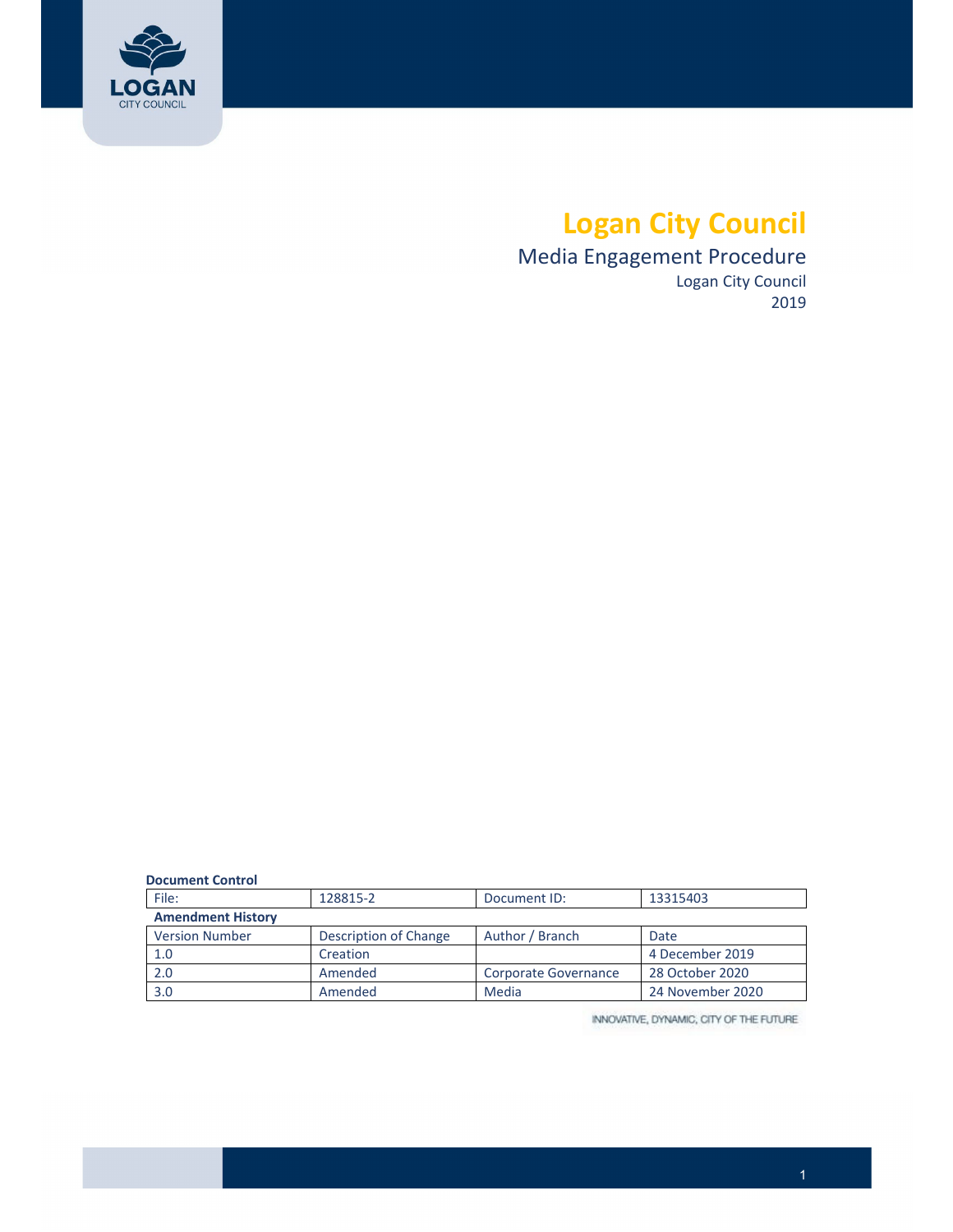### **Table of Contents**

| 1           |  |  |  |  |
|-------------|--|--|--|--|
| $2^{\circ}$ |  |  |  |  |
|             |  |  |  |  |
|             |  |  |  |  |
| 3           |  |  |  |  |
|             |  |  |  |  |
|             |  |  |  |  |
|             |  |  |  |  |
| 4           |  |  |  |  |
| 5           |  |  |  |  |
| 6           |  |  |  |  |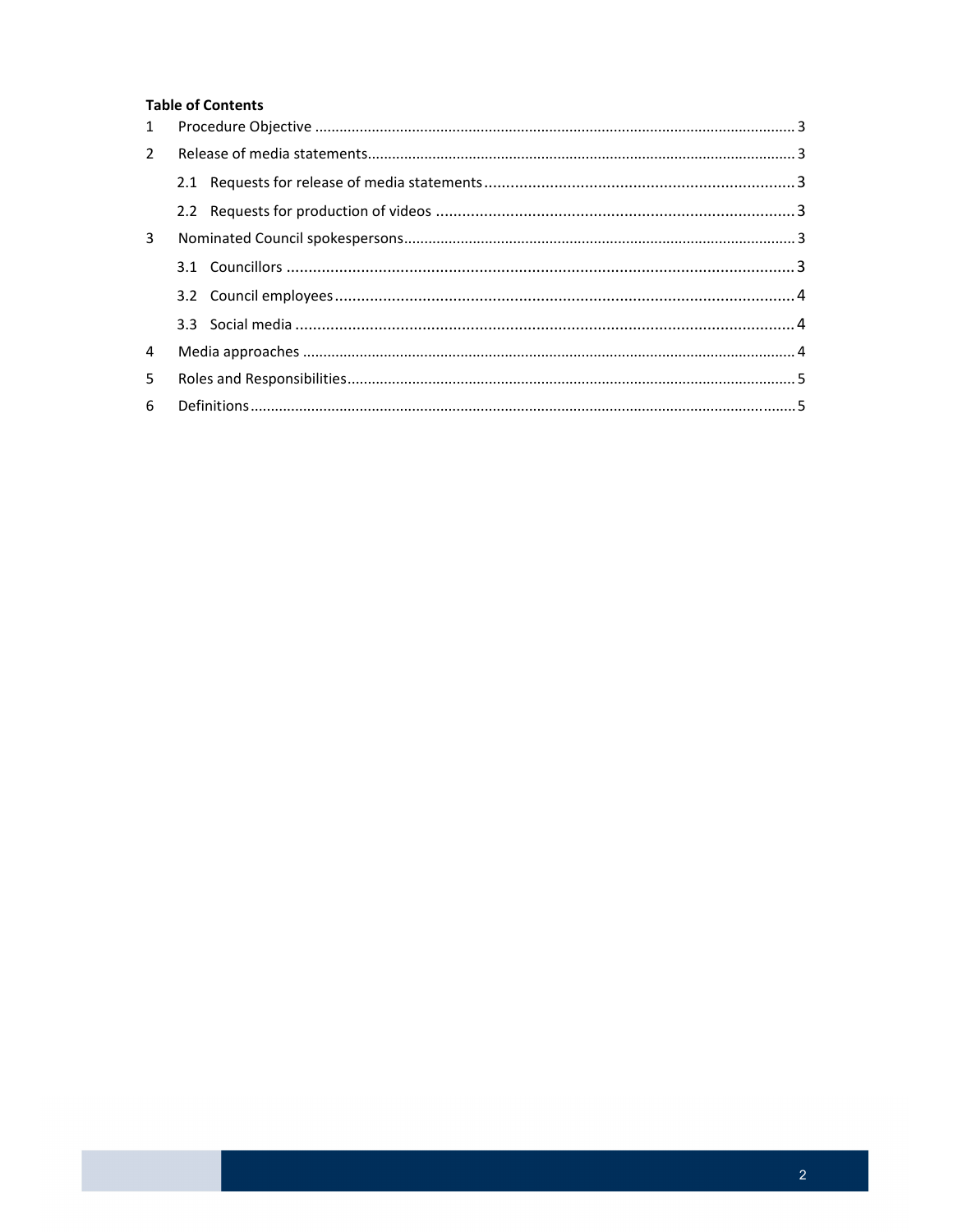# <span id="page-2-0"></span> **1 Procedure Objective**

 The purpose of this procedure is to set out an effective and efficient media management process to be followed by all Councillors and Council employees and contractors, to ensure the profile and reputation of Council and its elected members is advanced, while mitigating any reputational risks.

# **2 Release of media statements**

 The Media Branch is authorised to release media statements proactively or in response to media enquiries on matters of approved policy, Council decisions, or to clarify corporate direction.

 Logan City Council will not provide support for, or endorsement of, any media activity that is deemed to be specifically for the personal advantage of any Councillor, Council employee or contractor.

### **2.1 Requests for release of media statements**

 All requests for media releases or statements must be made to the Media Branch and will be assessed by the Media Manager or their nominee.

 Media statements may only be released by Council where the statement has first been approved by the relevant elected member/s, the relevant subject matter expert, and by the Media Manager or their nominee.

### **2.2 Requests for production of videos**

 All requests to produce videos to further Council's profile and reputation must be made to the Media Branch and will be assessed by the Media Manager or their nominee. If the Media Manager approves the production of the video, the Media Branch will approach delegated spokespeople and subject matter experts, where applicable, to speak on behalf of Council initiatives.

# **3 Nominated Council spokespersons**

 Councillors and Council employees are prohibited from making any media statements on behalf of Council other than as specified under this procedure.

 A maximum of three spokespeople will be included in media statements issued by the Media Branch.

#### **3.1 Councillors**

 Divisional Councillors are the lead spokespeople on divisionally‐funded projects or matters where they have provided the majority of the funding, with the relevant committee/advisory committee chair to be included where appropriate.

 The Mayor or relevant committee/advisory committee chair will be the spokesperson on all citywide matters relating to committee portfolios, with the authority to delegate to or include the relevant divisional councillor where appropriate. Specific spokespeople may be appointed to projects outside this scope, such as, but not limited to, the Local Disaster Management Group, and these arrangements should be included in the relevant terms of reference.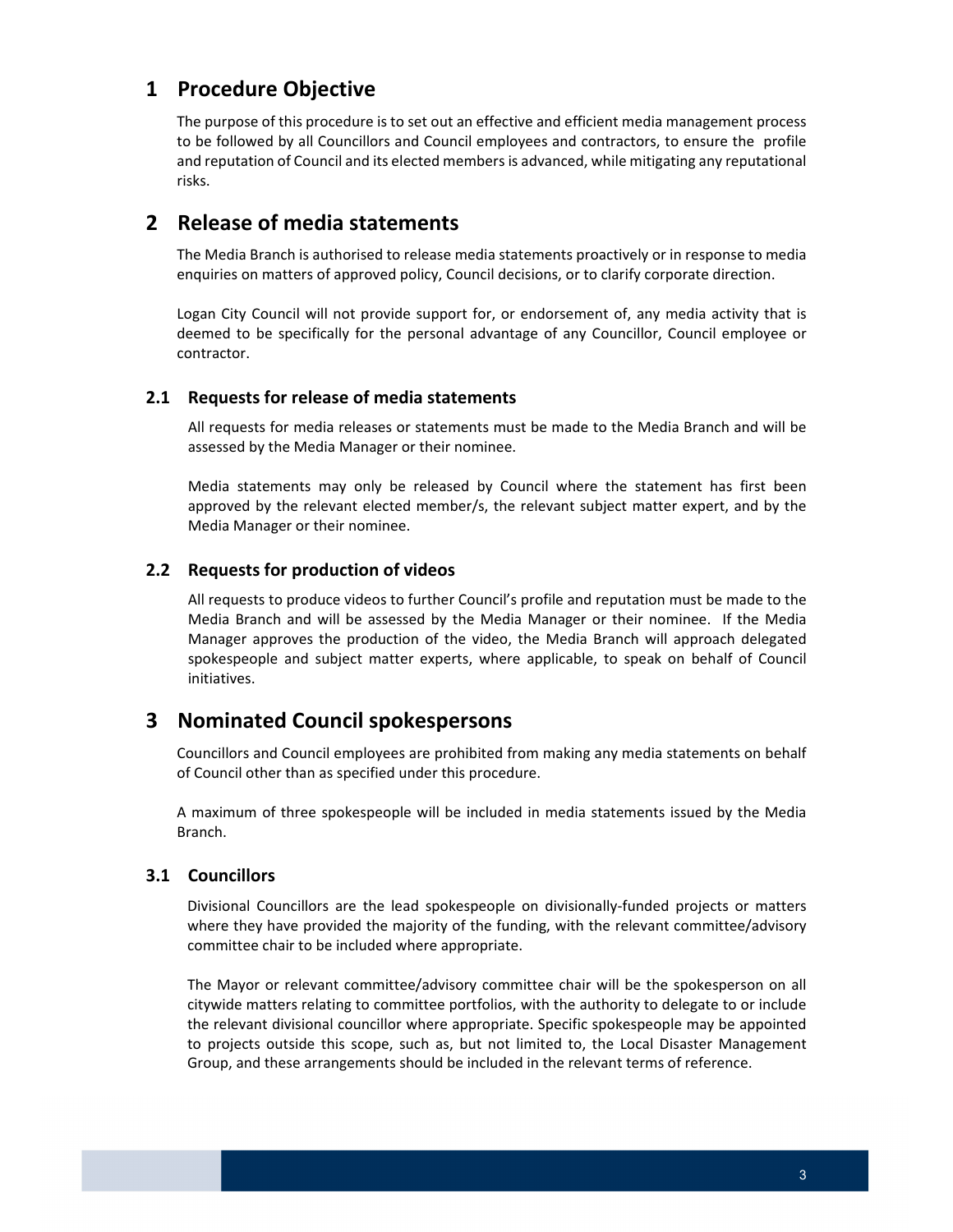<span id="page-3-0"></span> The following delegation of responsibility applies for spokespeople: Mayor, Deputy Mayor, relevant committee chair, relevant divisional councillor (or those acting in the relevant roles). The Media branch will approach delegated spokespeople depending on the nature and urgency of the request and use discretion in deferring to the next spokesperson when spokespeople are not available.

 When expressing personal opinions to the media, Councillors must comply with their obligations under the Code of Conduct for Councillors in Queensland and must clearly articulate to the media that the opinion they are expressing is their own personal opinion and does not represent or reflect Council's position.

### **3.2 Council employees**

 The Chief Executive Officer is the nominated Council spokesperson for all Council employee or Council administrative matters. The Chief Executive Officer may direct the Media Manager or another Council employee to act as an official spokesperson for a particular matter where appropriate.

 The Media Branch will approach appropriate spokespeople depending on the nature and urgency of the matter.

 Council employees are not permitted to talk to the media about any Council‐related matter without authority from the Chief Executive Officer or Media Manager. Where it is appropriate for Council employees to participate in interviews when specialist or technical information is required, this will be authorised by the Chief Executive Officer or Media Manager, and Councillors will be consulted where appropriate.

### **3.3 Social media**

 All content published on Council's official social media platforms must be published in accordance with Council's Social Media Policy and Social Media Procedure.

# **4 Media approaches**

 All requests by the media to Council employees for a comment or statement in relation to a Council matter must be directed to the Media Branch.

 All requests by the media to a Councillor to make a statement on behalf of Council must be directed to the Media Branch.

 No elected member or employee shall make any statement to the media on the Council's behalf in any circumstance other than as prescribed in this procedure.

 The Media Branch must be immediately informed of all media approaches to Council employees, regardless of whether authorisation has previously been given for a Council employee to be Council's spokesperson for the matter.